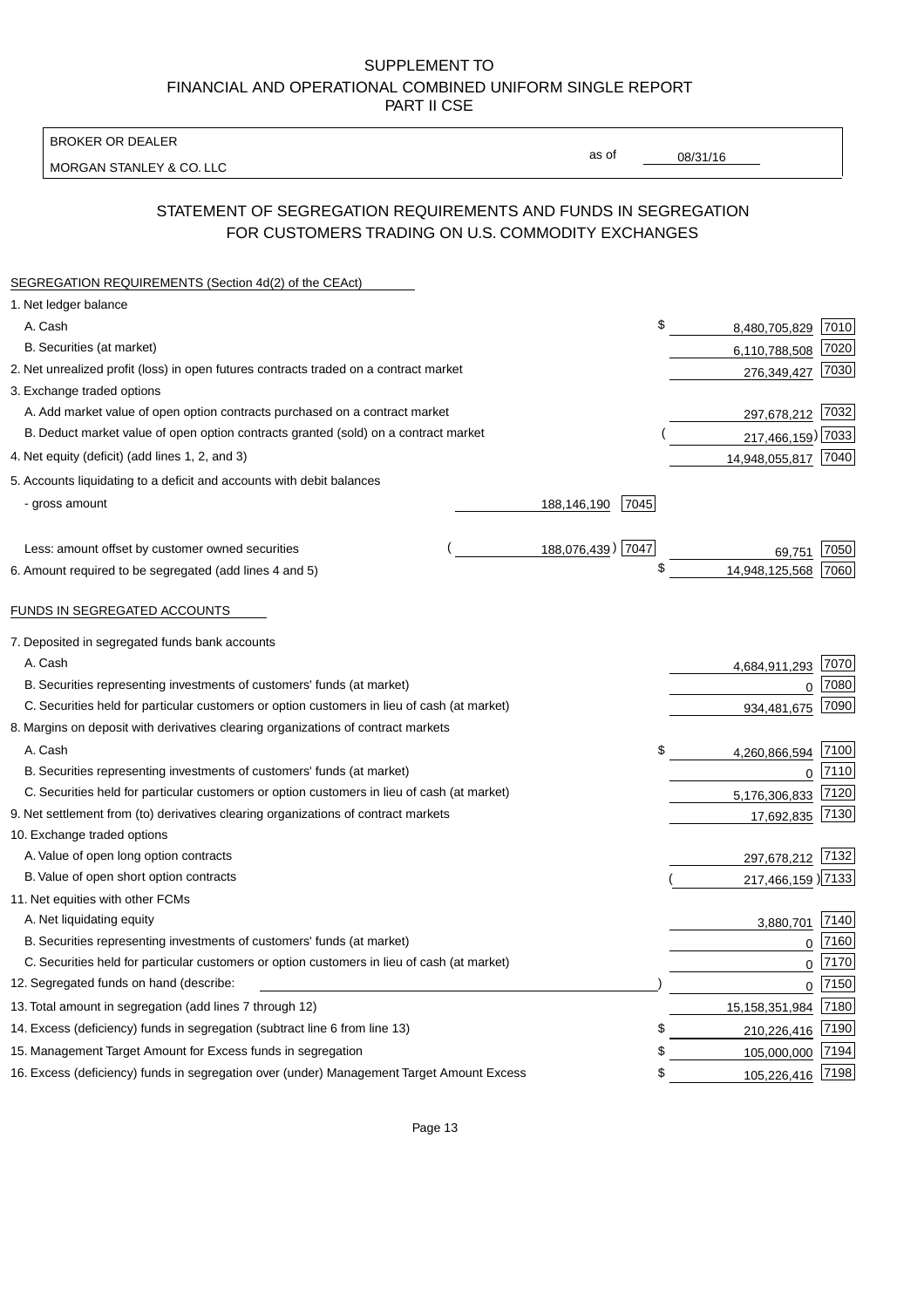| <b>BROKER OR DEALER</b>                                                              | as of                                  |                  |
|--------------------------------------------------------------------------------------|----------------------------------------|------------------|
| MORGAN STANLEY & CO. LLC                                                             |                                        | 08/31/16         |
| STATEMENT OF SEGREGATION REQUIREMENTS AND FUNDS IN SEGREGATION                       | FOR CUSTOMERS' DEALER OPTIONS ACCOUNTS |                  |
| 1. Amount required to be segregated in accordance<br>with Commission regulation 32.6 | \$                                     | 0<br>7200        |
| 2. Funds in segregated accounts                                                      |                                        |                  |
| A. Cash                                                                              | \$<br>7210<br><sup>0</sup>             |                  |
| B. Securities (at market)<br>C. Total                                                | 0 7220                                 | 7230<br>$\Omega$ |
| 3. Excess (deficiency) funds in segregation                                          |                                        |                  |
| (subtract line 2.C from line 1)                                                      |                                        | 0 7240           |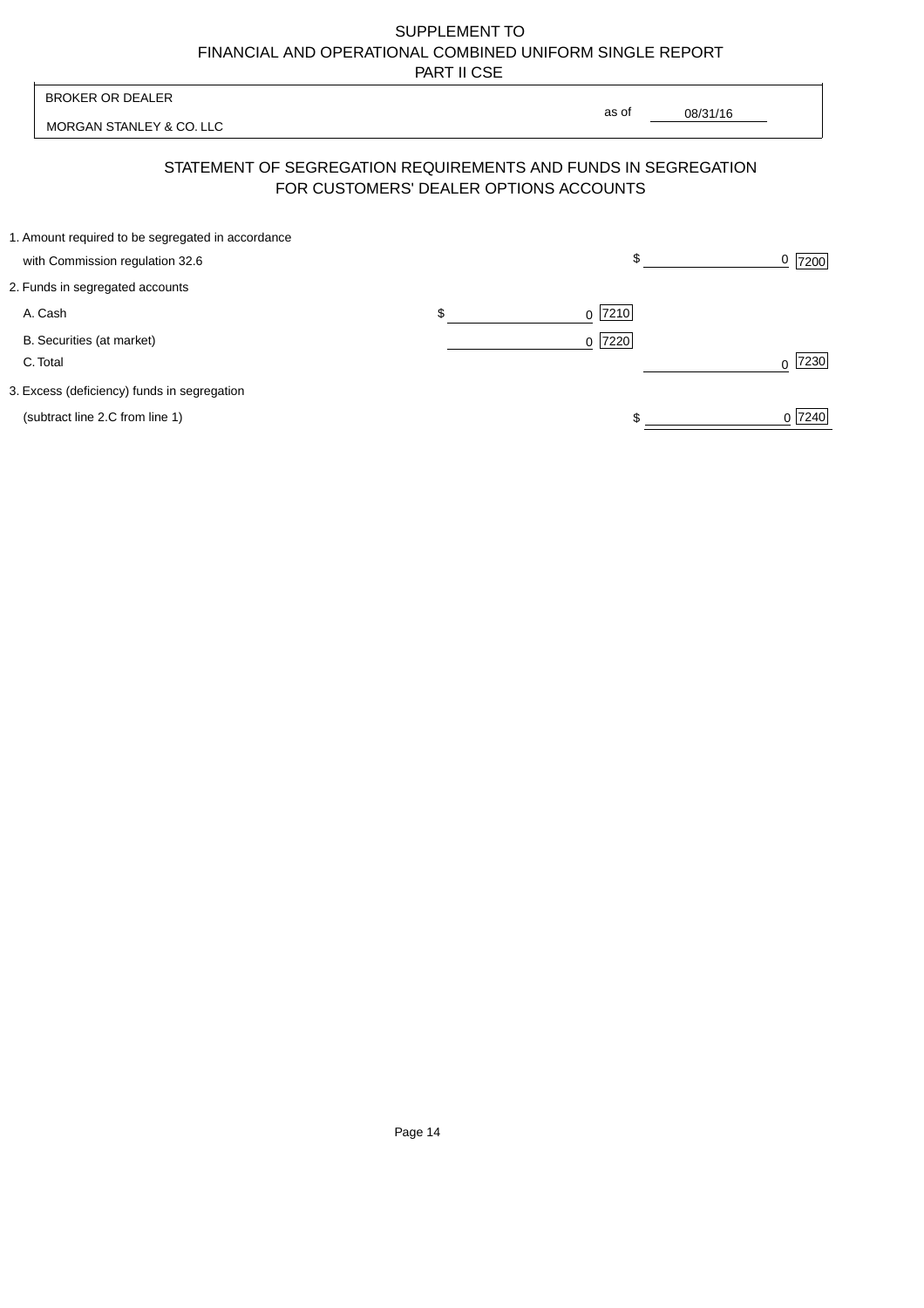PART II CSE

| BROKER OR DEALER         |       |          |
|--------------------------|-------|----------|
| MORGAN STANLEY & CO. LLC | as of | 08/31/16 |
|                          |       |          |

## STATEMENT OF SECURED AMOUNTS AND FUNDS HELD IN SEPARATE ACCOUNTS PURSUANT TO COMMISSION REGULATION 30.7

#### FOREIGN FUTURES AND FOREIGN OPTIONS SECURED AMOUNTS

| Amount required to be set aside pursuant to law, rule or regulation of a foreign government<br>or a rule of a self-regulatory organization authorized thereunder | \$<br>0             | 7305 |
|------------------------------------------------------------------------------------------------------------------------------------------------------------------|---------------------|------|
| 1. Net ledger balance - Foreign Futures and Foreign Option Trading - All Customers                                                                               |                     |      |
| A. Cash                                                                                                                                                          | \$<br>2,292,938,465 | 7315 |
| B. Securities (at market)                                                                                                                                        | 1,338,702,816       | 7317 |
| 2. Net unrealized profit (loss) in open futures contracts traded on a foreign board of trade                                                                     | 201,803,702         | 7325 |
| 3. Exchange traded options                                                                                                                                       |                     |      |
| A. Market value of open option contracts purchased on a foreign board of trade                                                                                   | 27,576,589          | 7335 |
| B. Market value of open contracts granted (sold) on a foreign board of trade                                                                                     | (4,713,523)         | 7337 |
| 4. Net equity (deficit) (add lines 1. 2. and 3.)                                                                                                                 | \$<br>3,856,308,049 | 7345 |
| 5. Accounts liquidating to a deficit and accounts with                                                                                                           |                     |      |
| 7351<br>debit balances - gross amount<br>18,695,031                                                                                                              |                     |      |
| 18,042,277) 7352<br>Less: amount offset by customer owned securities                                                                                             | 652,754             | 7354 |
| 6. Amount required to be set aside as the secured amount - Net Liquidating Equity Method (add lines 4 and 5)                                                     | \$<br>3,856,960,803 | 7355 |
| 7. Greater of amount required to be set aside pursuant to foreign jurisdiction (above) or line 6.                                                                | \$<br>3,856,960,803 | 7360 |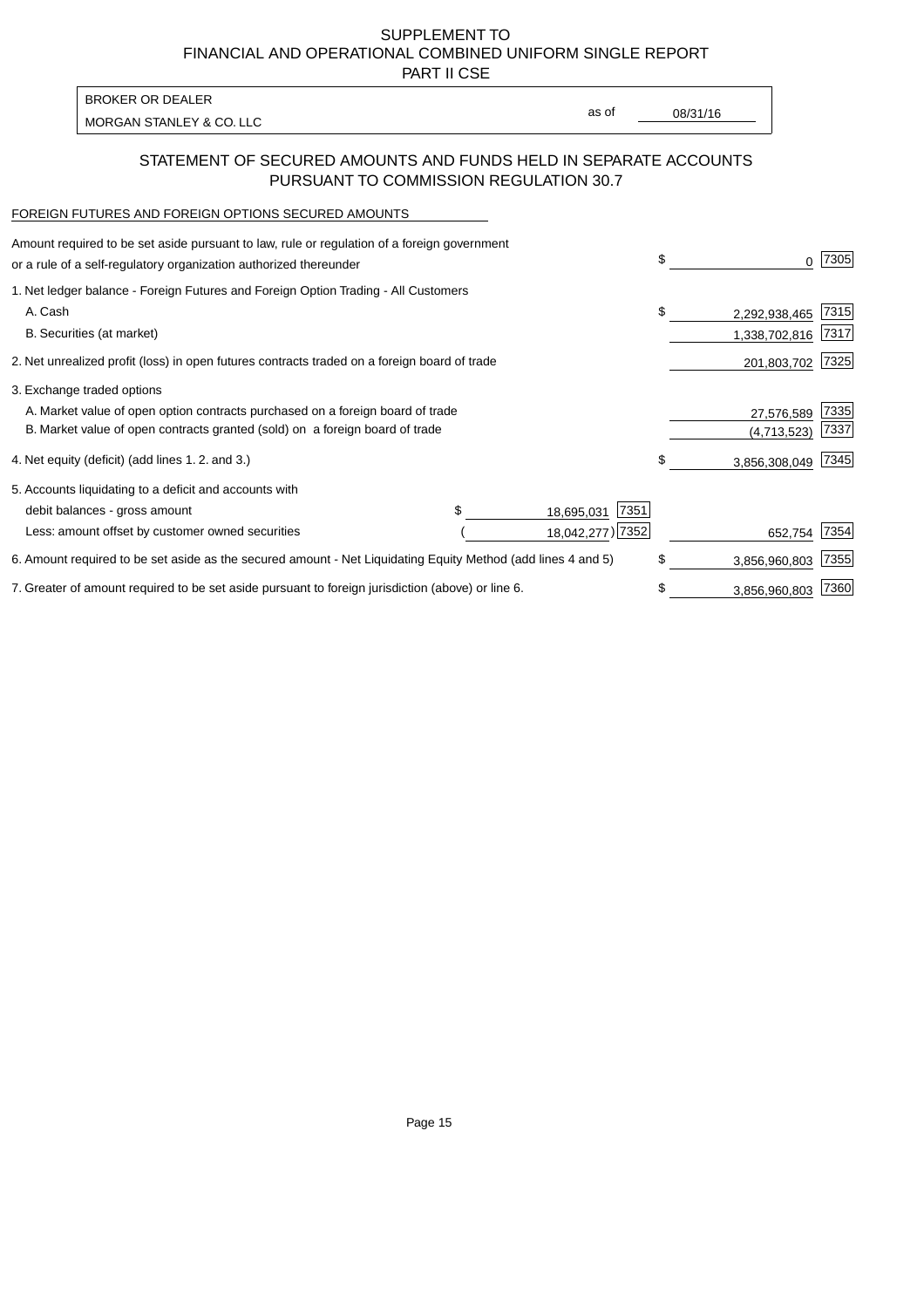BROKER OR DEALER

MORGAN STANLEY & CO. LLC

08/31/16 as of

## STATEMENT OF SECURED AMOUNTS AND FUNDS HELD IN SEPARATE ACCOUNTS PURSUANT TO COMMISSION REGULATION 30.7

#### FUNDS DEPOSITED IN SEPARATE REGULATION 30.7 ACCOUNTS

| 1. Cash in banks                   |                                                                                        |      |                                 |             |                    |
|------------------------------------|----------------------------------------------------------------------------------------|------|---------------------------------|-------------|--------------------|
|                                    | A. Banks located in the United States                                                  |      | \$<br>310,074,642 7500          |             |                    |
|                                    | B. Other banks qualified under Regulation 30.7                                         |      |                                 |             |                    |
| Name(s):                           | 0                                                                                      | 7510 | 455,045,547 7520 \$             |             | 765,120,189 7530   |
| 2. Securities                      |                                                                                        |      |                                 |             |                    |
|                                    | A. In safekeeping with banks located in the United States                              |      | \$<br>479,191,478 7540          |             |                    |
|                                    | B. In safekeeping with other banks qualified under Regulation 30.7                     |      |                                 |             |                    |
| Name(s):                           | 0                                                                                      | 7550 |                                 | $0$ 7560    | 479,191,478 7570   |
|                                    | 3. Equities with registered futures commission merchants                               |      |                                 |             |                    |
| A. Cash                            |                                                                                        |      | \$                              | $0$ 7580    |                    |
| <b>B.</b> Securities               |                                                                                        |      |                                 | $0$ 7590    |                    |
|                                    | C. Unrealized gain (loss) on open futures contracts                                    |      |                                 | $0$ 7600    |                    |
| D. Value of long option contracts  |                                                                                        |      |                                 | $0$ 7610    |                    |
| E. Value of short option contracts |                                                                                        |      |                                 | $0)$ 7615   | 0 7620             |
|                                    | 4. Amounts held by clearing organizations of foreign boards of trade                   |      |                                 |             |                    |
| Name(s):                           |                                                                                        | 7630 |                                 |             |                    |
| A. Cash                            |                                                                                        |      | \$                              | $0$ 7640    |                    |
| <b>B.</b> Securities               |                                                                                        |      |                                 | $0$ 7650    |                    |
|                                    | C. Amount due to (from) clearing organizations - daily variation                       |      |                                 | $0$ 7660    |                    |
| D. Value of long option contracts  |                                                                                        |      |                                 | $0^{7670}$  |                    |
| E. Value of short option contracts |                                                                                        |      |                                 | $_0$ ) 7675 | 0 7680             |
|                                    | 5. Amounts held by members of foreign boards of trade                                  |      |                                 |             |                    |
| Name(s):                           |                                                                                        | 7690 |                                 |             |                    |
| A. Cash                            |                                                                                        |      | \$<br>1,735,886,021             | 7700        |                    |
| <b>B.</b> Securities               |                                                                                        |      | 859,511,338 7710                |             |                    |
|                                    | C. Unrealized gain (loss) on open futures contracts                                    |      | 201,804,403 7720                |             |                    |
| D. Value of long option contracts  |                                                                                        |      | 27,576,589 7730                 |             |                    |
|                                    | E. Value of short option contracts                                                     |      | $(4,713,523)$ <sup>)</sup> 7735 |             | 2,820,064,828 7740 |
|                                    | 6. Amounts with other depositories designated by a foreign board of trade              |      |                                 |             |                    |
| Name(s):                           | 0                                                                                      | 7750 |                                 |             | 0 7760             |
|                                    |                                                                                        |      |                                 |             | 0 7765             |
|                                    | 8. Total funds in separate section 30.7 accounts                                       |      |                                 | ፍ           | 4,064,376,495 7770 |
|                                    | 9. Excess (deficiency) set Aside Funds for Secured Amount (subtract Line 7 Secured     |      |                                 |             |                    |
| Statement page 15 from Line 8)     |                                                                                        |      |                                 | \$          | 207,415,692 7380   |
|                                    | 10. Management Target Amount for Excess funds in separate section 30.7 accounts        |      |                                 | \$          | 105,000,000 7780   |
|                                    | 11. Excess (deficiency) funds in separate 30.7 accounts over (under) Management Target |      |                                 | \$          | 102,415,692 7785   |
|                                    |                                                                                        |      |                                 |             |                    |